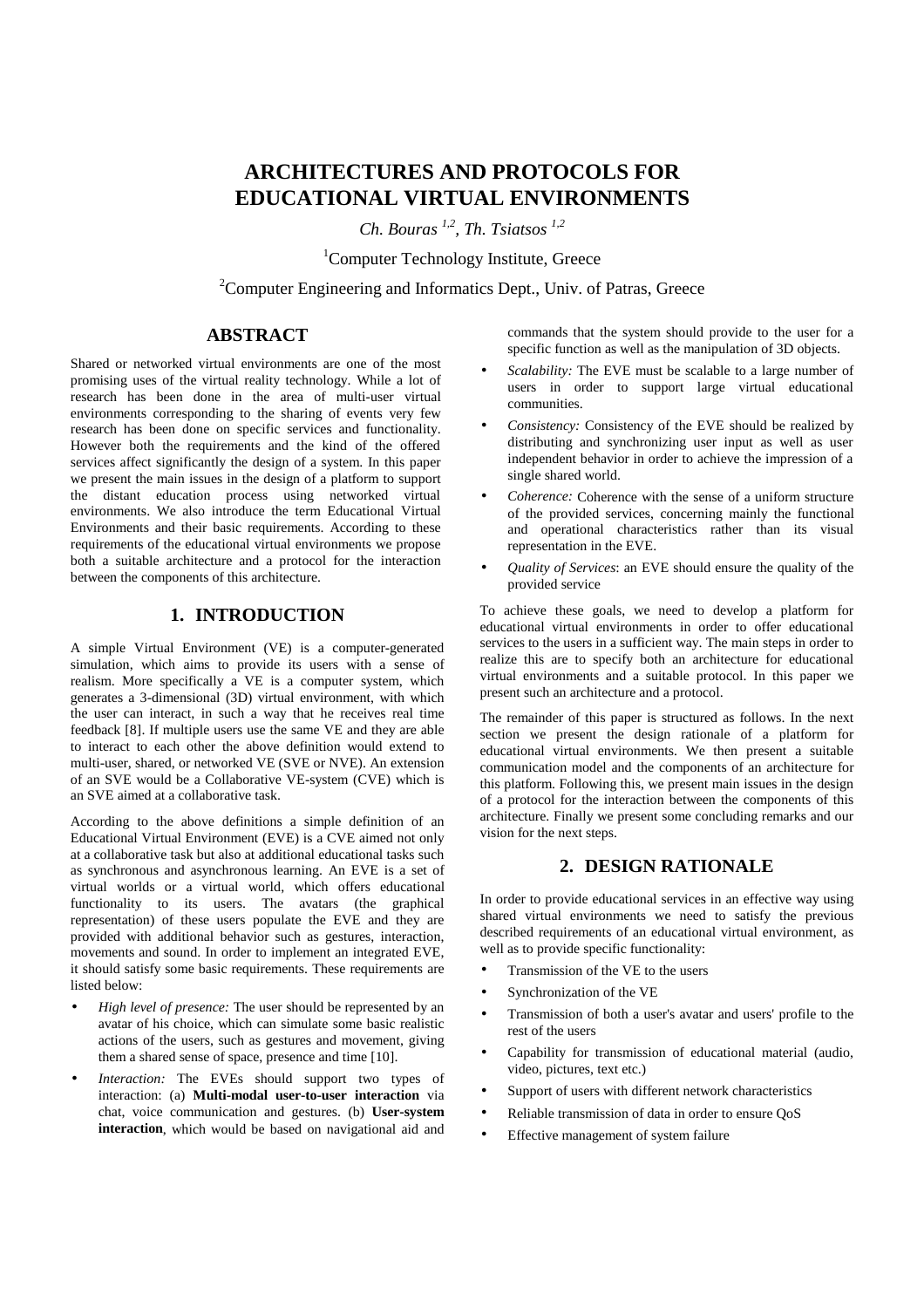These reasons guide us to design and implement both an architecture and a protocol for the interaction between the components of this architecture, in order to support educational virtual environments. Many solutions have been proposed, and described in [9], for the network topology of the components of the networked virtual environments, such as peer-to-peer, multicast, client/server, and multiple servers. Each solution has its own advantages and drawbacks, which are presented at [3].

In the design of our platform we also take into account the Networked Virtual Environment Information Principle:

*"The resource utilization of a NVE is directly related to the amount of information that must be sent and received by each host and how quickly that information must be delivered by the network*" [10].

This principle is described in [10] as follows:  $Resources = M*H*B*T*P$  (A)

where

 $M =$  number of messages transmitted in the NVE

 $H =$  average number of destination hosts for each message

 **= average amount of network bandwidth required for a message** to each destination

 $T =$  timeliness with which the network must deliver packets to each destination

 $P =$  number of processor cycles required to receive and process each message

Therefore, in order to reduce the resource utilization we must lower some of the above variables. The problem here is that improving one of the variables we impact another aspect of the system worsening another variable. In order to improve the system performance we propose a new communication model between the components of the system. This model is presented in the following paragraph.

#### **3. REFERENCE ARCHITECTURE**

Our basic idea is to divide the processing load for the necessary services of an EVE (such as shared objects, chat and audio communication, etc.) to a set of servers aside from the communication of the users or the management of the virtual worlds as described in other models [3]. In addition, the whole system will serve as a virtual representation of the relevant theme and a presentation mean for the available material. This implies that the 3D community that will be supported by this communication model will consist of a number of smaller VEs. This offers a "segmentation" of the virtual community and led us to design a communication model that consists of a number of message servers. Each message server hosts some specific VEs and it is back-up server for the rest of VEs. The set of message servers constitutes a locus of control of the whole system. More specifically the proposed architecture is based on the following different components:

- *Message Server (MS):* The message server has three main tasks: (a) to transmit virtual world contents, (b) to offer scalability to the system and (c) to keep the 3D world consistent.
- *Application Server:* In order to provide specific applications, we use dedicated application servers. According to the previous described requirements the main applications that should be offered are chat and audio communication as well as shared objects to support the educational process and to

represent the educational material. For these reasons we use three types of application servers: (a) **Audio server**, which is responsible to provide real-time streaming audio capabilities to the whole system. (b) **Chat server**, which is responsible for the chat capability. (c) **Shared object server**, which contains all the specific objects that are shared in the 3D virtual environment.

• *The clients:* The client of the system interacts only with the message server and the shared object server.

The interaction between the components of the architecture can be seen in **Fig.1**.



**Figure 1.** Reference Architecture

The main advantage of this communication model is that the variable **P** of the equation (A) is reduced, examining each message server separately. This occurs because each MS is responsible only for a number of the whole VE and the main processing power for specific applications is divided in the corresponding application servers.

The drawbacks of this solution are (a) that the variable **T** is increased due to the fact that we are using many servers, and (b) that the variable **M** is increased due to the fact that the servers should change additional messages for their synchronization.

In order to deal with the above problems we propose to use multicast communication between the message servers and the user groups that participate in the same VE. With the use of multicast communication we reduce the variable **H** reducing the network traffic.

We believe that this model is well suited for an educational environment for the following reasons: (a) it offers scalability due to the fact that the load is divided, and servers for additional services can be added, without to affect the end user (b) it offers concerted management and authentication procedure, (c) the clients have not excessive system and network requirements, (d) there is no central point of failure, and (e) it is flexible, because if the number of users is small, some of the dedicated servers to one service can be consolidate in a message server.

### **4. PROTOCOL FOR EDUCATIONAL VIRTUAL ENVIRONMENTS (pLVE)**

In order to support the above architecture a suitable protocol should be designed and implemented. Many protocols for shared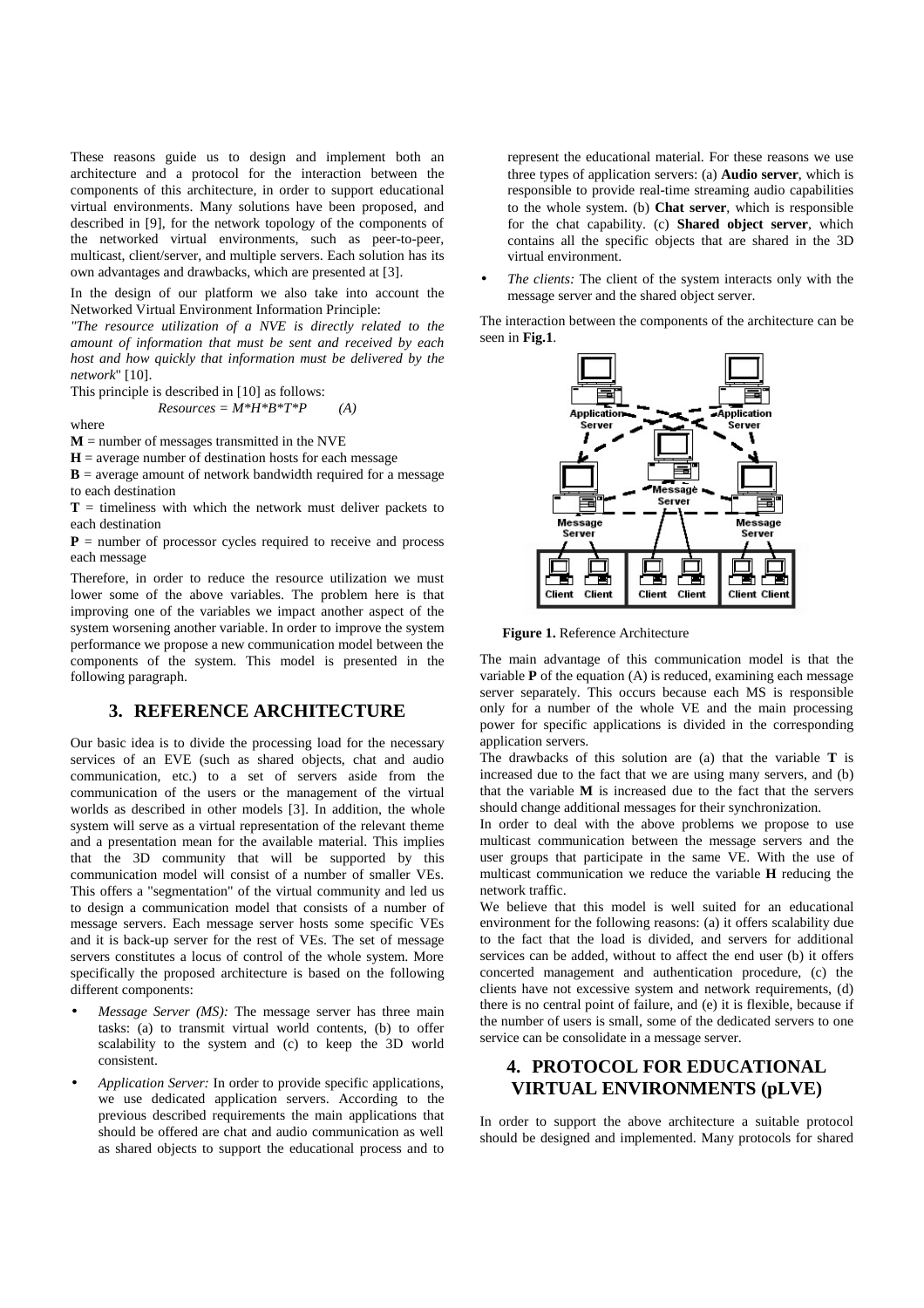virtual environments is presented such as *Distributed Interactive Protocol (DIS)* [6], [7], *Distributed Worlds Transfer and communication Protocol (DWTP)* [2], *Interactive Sharing Transfer Protocol (ISTP)* [10], *VS Server Client Protocol (VSCP)* [5], *VRML Interchange Protocol (VIP)* [11] and *Virtual Reality Transfer Protocol (VRTP)* [4]. The most of the above protocols are well suited for shared virtual environments, however in order to support educational virtual environments we should be able to manipulate special data types, which corresponds to the previous described requirements of the EVEs. These data types are the following: (a) *Triggers:* triggers are messages, which need little bandwidth to be transmitted, (b) *Streams:* streams are used for the transmission of audio and video data. (c) *State update messages:* these messages are responsible for the consistency of the virtual world and it includes, among others, the avatar movement and the non-predefined object manipulation. (d) *Files:* files are the 3D virtual worlds, the users' avatars and the additional educational material (3D objects, texts, pictures, etc) provided by the users.

The need of supporting the above data types guides us to design and implement a protocol for the interaction between the components of the previous described architecture. This protocol, which is named pLVE, is presented in [1], however some advanced issues in its the operation is presented in this paper. These issues are concerning the scalability of the system, the reliability of the communication, the connection of a new user and the consistency of the virtual environment.

#### **4.1 Achievement of scalability**

One of the main problems in the Networked Virtual Environments is the fact that they are not able to support large number of simultaneous users and/or provided services. For this reason pLVE uses various mechanisms for the achievement of scalability of the overall system. These mechanisms are the following:

- Both multicast and unicast communication is supported. If a client does not support multicast communication, it would connect to the corresponding message server using unicast communication.
- Each message server is back-up server of the rest of message servers.
- Application servers are used in order to reduce the processing load of the message servers.
- Each message server can be "client" of another message server, if the second message server has exhaustive processing load. For the achievement of the load balancing the processing and network load of each message server is computed (according to the shared objects in each VE, the active unicast and multicast connections, etc.) and each new unicast connection is assigned at another message server. If the processing and network load of all message servers is the same, then the new connection will be assigned to the message servers in a round robin way.

#### **4.2 Achievement of reliability**

Another problem that the protocol can solve is the packet loss due to network problems. The problem is bigger with the use of UDP multicasting, which does not guarantee reliable transmission of data. The generally used solutions are the following: (a) Usage of

ACK message by the sender for the receiving-back of a data packet. (b) Usage of NACK message for the not receiving back of the data packet. In this case there is the problem that the receiver should have a mechanism in order to be aware of a packet loss.

In our case the transmission and receiving of a message is realized as follows:

- Transmission of a message: A client sends the message to a message server using unicast communication. Then, the message server forwards the message to the responsible multicast group or to the rest of clients (that does not support multicast communication).
- Receiving of a message: The participating clients in a multicast group receive the message using the multicast group, and the rest of clients (that does not support multicast communication) receive the message using unicast connection.

Therefore, our protocol uses the following mechanism in order to ensure reliability in each multicast group: only the responsible message server in a specific multicast group can transmit ACK. This ACK should be arrived in the clients in a predefined time. If the sender of a message does not receive this ACK, then this client re-transmits the message to the message server, who should forward this to the multicast group.

#### **4.3 Achievement of connection**

When a new client requests a connection with a specific virtual environment, the responsible message server transmits the content of the virtual environment along with the necessary information to achieve the connection: the corresponding multicast group or the unicast address for the specific environment. In addition the message server stores a copy of the virtual environment along with the last changes in the shared objects in the world. The initial connection is a reliable TCP/IP connection for the transmission of the initial necessary data, such as the file of the virtual environment and the avatars of the other users. The message server sends the necessary variables, for the multicast group and port and assigns a unique ID number to the client of the new participant. If the new client is no multicast capable it uses a unicast address to communicate with the message server. If the message server is not able to serve the new client due to excessive network and communicative load, another message server can be used in order to serve the new client. In this case the unicast address of the alternative message server is one of the parameters that they are sending to the new client. As long as the new client has been connected to the multicast group or to (a unicast connection) informs the message server for the connection (and it sends the port that it uses for the communication). Then the message server sends the contents of the virtual environment together with the last changes in the shared object of the environment. Afterwards the client sends to the message server data for the graphical representation of the user in the virtual environment (avatar). After this the TCP/IP connection is used only for reliability reasons and the rest of communication (sharing events, chat, etc.) is executed by the way that the client has chosen (UDP unicast or UDP multicast).